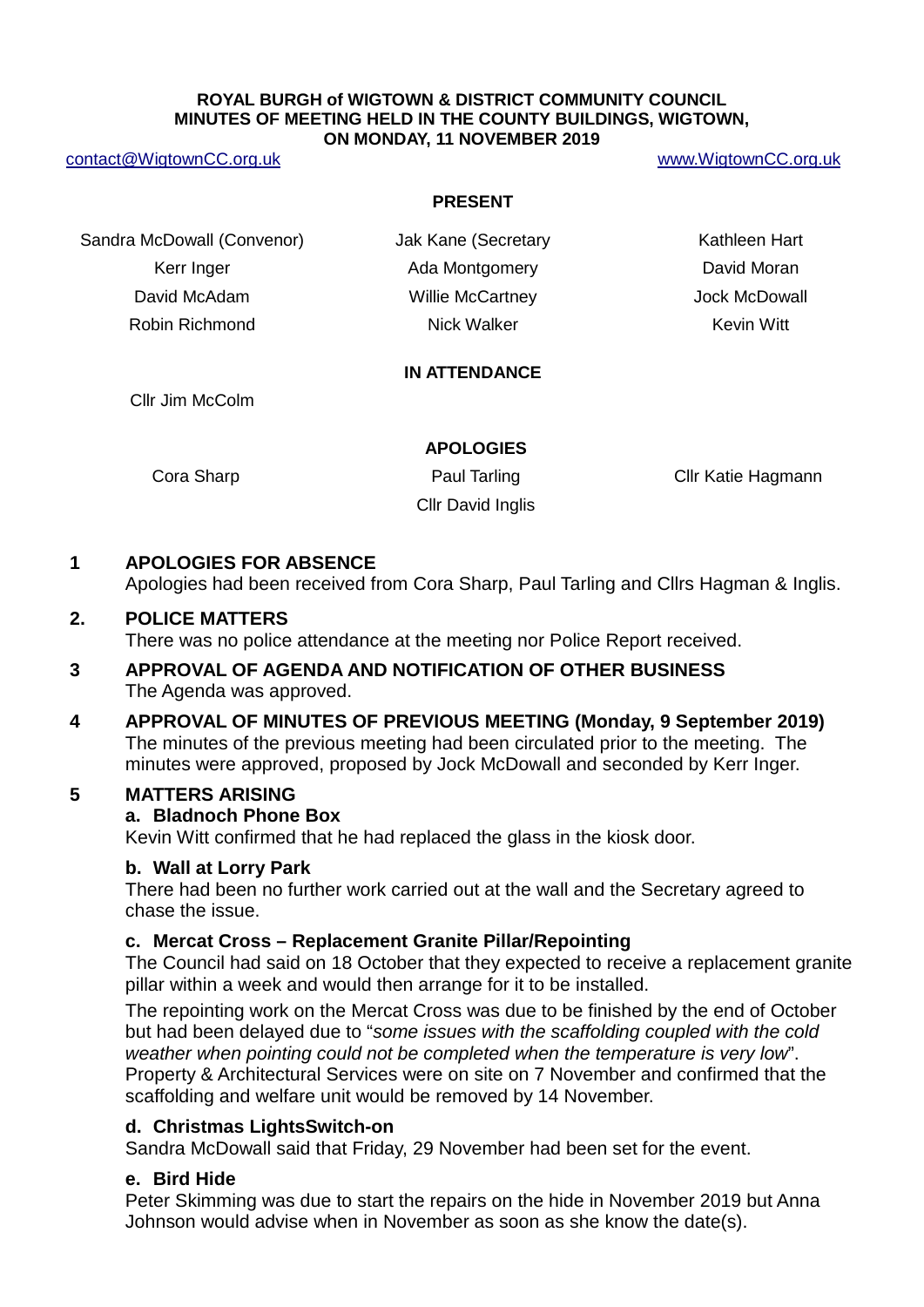## **f. Redundant Electricity Poles Martyrs Stake/Harbour footpath**

SPEN had confirmed that the redundant poles had been removed.

### **g. Cemeteries' Grass Cutting**

Karen Brownlie advised that the grass in all three Wigtown cemeteries was cut every 2- 3 weeks. This season they had been cut 12 times with a further cut planned in November dependent on the weather. Current machinery does not lift cuttings but replacement mowers will be able to cut the grass into smaller pieces that will be less unsightly and mulch down more quickly.

### **h. Road defects**

Pot holes in Kirkland Hill had been reported and the Council had confirmed a repair had been added to its schedule of works. The car parking area in Seaview had also been reported but the area was the responsibility of DGHP and not the Council. A report had been sent to DGHP.

## **6 UPDATES & REPORTS**

## **a: Financial Report**

Jak Kane had circulated a report prior to the meeting showing figures for the period to 9 November 2019. Poppy wreaths costing a total of £214 had been ordered for Wigtown & Kirkinner memorials on behalf of Wigtown CC as well as for other Wigtown organisations. The Masonic Lodge and Primary School had reimbursed the CC. A payment of £15.89 had been paid to Machars Action for printing. The closing balance for Administration was £1,047.13 with Resilience balance remaining at £1,023.12.

A late invoice for £105 in relation to the road closure for the Wigtown Princess Crowning Ceremony had been paid from the Summer Festivals Account and a £140 insurance premium for the Christmas tree, lights and switch on ceremony from the Christmas Festivals Account. The grand total of the Festivals Accounts to £11,139.96. Not included in the report was income of £50 that Nick Walker had collected from the sale of McGuffie VC DVDs and passed to the Treasurer.

### **b: Consultations WP**

A report had been circulated prior to the meeting including a draft response to the Scottish Government's consultation on the 'Scottish Crown Estate: Strategic Management Plan. The draft response concentrated on the potential impacts of offshore wind farms on the natural resources, wildlife and habitats of areas that are heavily dependent on nature tourism and the advisability of charging less than market value for a lease in connection with a local community initiative such as a Local Nature Reserve.

The Community Council had been asked by DGC to submit a written response to its Budget Options 2020/21 by 4 December 2019. It was agreed that Community Councillors would complete individual responses to the options and provide a copy to Jak Kane who would then try and collate and submit a consensus report for the CC.

## **c: Planning WP**

Nick Walker had circulated a report prior to the meeting. There were two new applications: one for erection of floodlights at Trammonford Park and another for agricultural buildings at Moorpark of Baldoon. It was agreed that the CC would make no submission in respect of these applications.

The Report also provided updates on four earlier applications that had been approved by the Council but there had been no progress on 3B's application re the proposed housing development at the Old Showfield.

Nick also advised that Sandy McCreath was looking at the installation of six holiday pods in the field below the Bayview Nursery in Bank Street and was intending to submit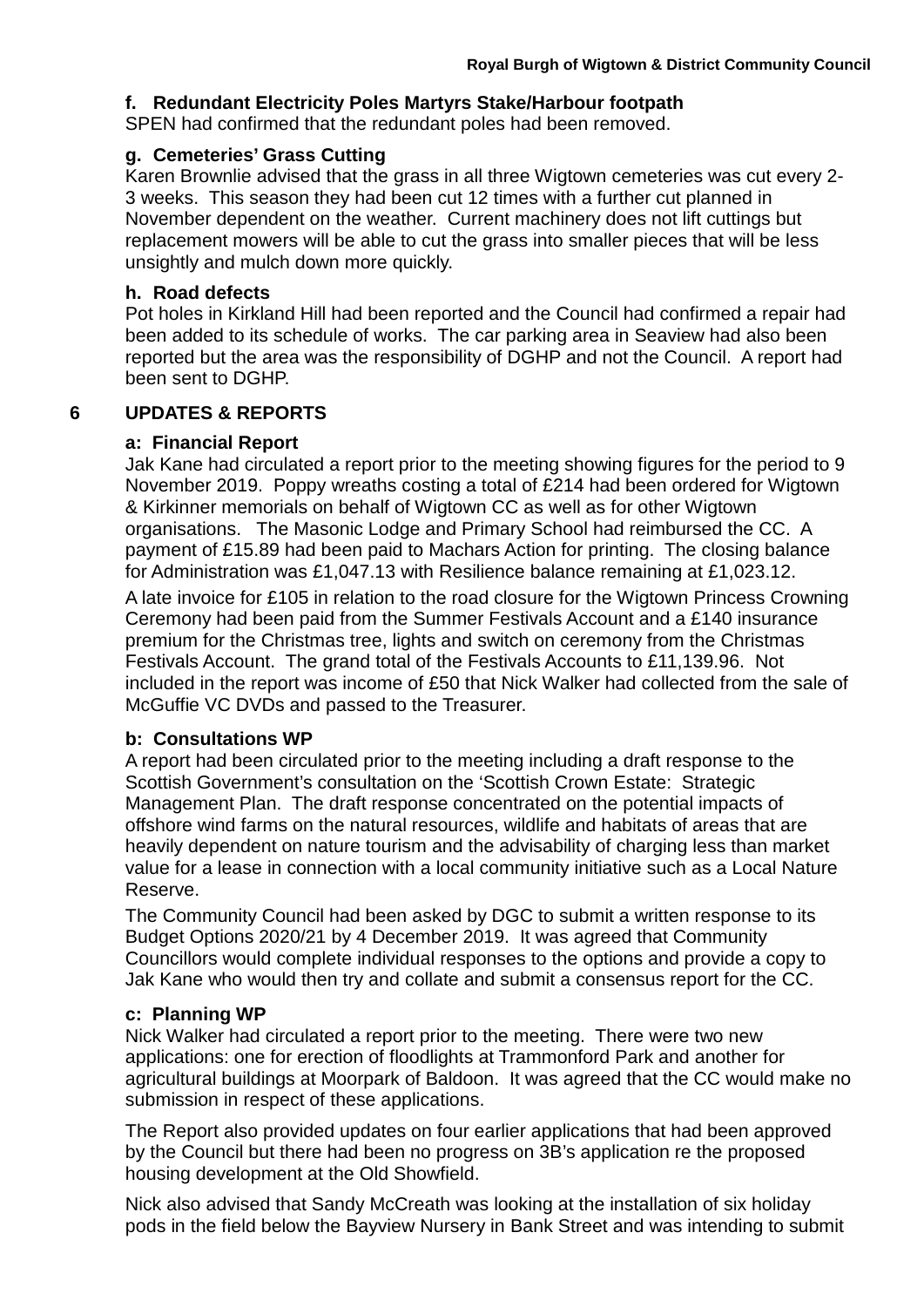a pre-application proposal to the Council and would arrange to attend a CC meeting to consult on his plans.

Cllr McColm did not participate in the discussion of the Planning issues.

## **d: Town Square Development WP**

The Working Party had met on 17 October and Sandra McDowall had circulated a report detailing the arrangements agreed for the Christmas tree, lights and the switch on ceremony. .

# **7 CORRESPONDENCE, ETC**

Waste & Recycling Community Conversations - The Council had sent an invitation to the event that had been held on 31 October in the McMillan Hall, Newton Stewart.

*License application* – DGC Licensing had provided details of an application from Historic Newspapers in connection with alcoholic gifts for online orders only. Kerr Inger confirmed that this related to a change of address for an existing license.

*Traffic Regulation Orders* – the Council had provided amended versions of the TROs, Notice and Plan for Wigtown that included to the removalof the double yellow lines in front of the former Bank of Scotland.

*DGC Council Transformation* – The Council had sent a report that included a Summary of Transformation discussions involving Council staff.

*Notice of UK Parliamentary General Election* – the Council had asked that the notice be displayed.

*'Community Peace Garden'* – The Douglas Ewart Advanced Peace Advocates had sent an invitation to an information event about their upcoming Community Peace Garden on Wednesday, 13 November at Douglas Ewart HS.

*Wigtown Primary School* - The School had sent an invitation to a tour of the changes to the school at an event on Saturday, 16 November.

# **8 COMMUNITY COUNCIL NEWSLETTER**

It had been suggested that a Newsletter should be produced by the Community Council to supplement the information provided on the CC website and notice board. WBCI had secured funding for such a publication from the Galloway Association of Glasgow and was willing to work in co-operation with the Community Council to produce a newsletter that would contain WBCI as well as Community Council and other community news and information. It was agreed that Ada Montgomery, Kathleen Hart and Kevin Witt would work together to draft a newsletter to be printed and distributed through Kirkinner and Whauphill Post Offices and other sites in Wigtown.

# **9 COUNCILLORS' ISSUES**

Cllr McColm talked about the proposed Budget and explained some of the financial difficulties that the Council was facing. He had reported the broken flagstone on the steps at the McGuffie VC arch as well as a light that had been out for 3-4 weeks in Harbour Road. Nick Walker asked that he also raise the issue of the faulty streetlight near the War Memorial that had been reported but was still not functioning. He said there had been reports of antisocial behaviour with children running through the flats in North Main Street and it was being arranged for security locks be installed to stop them being able to do so.